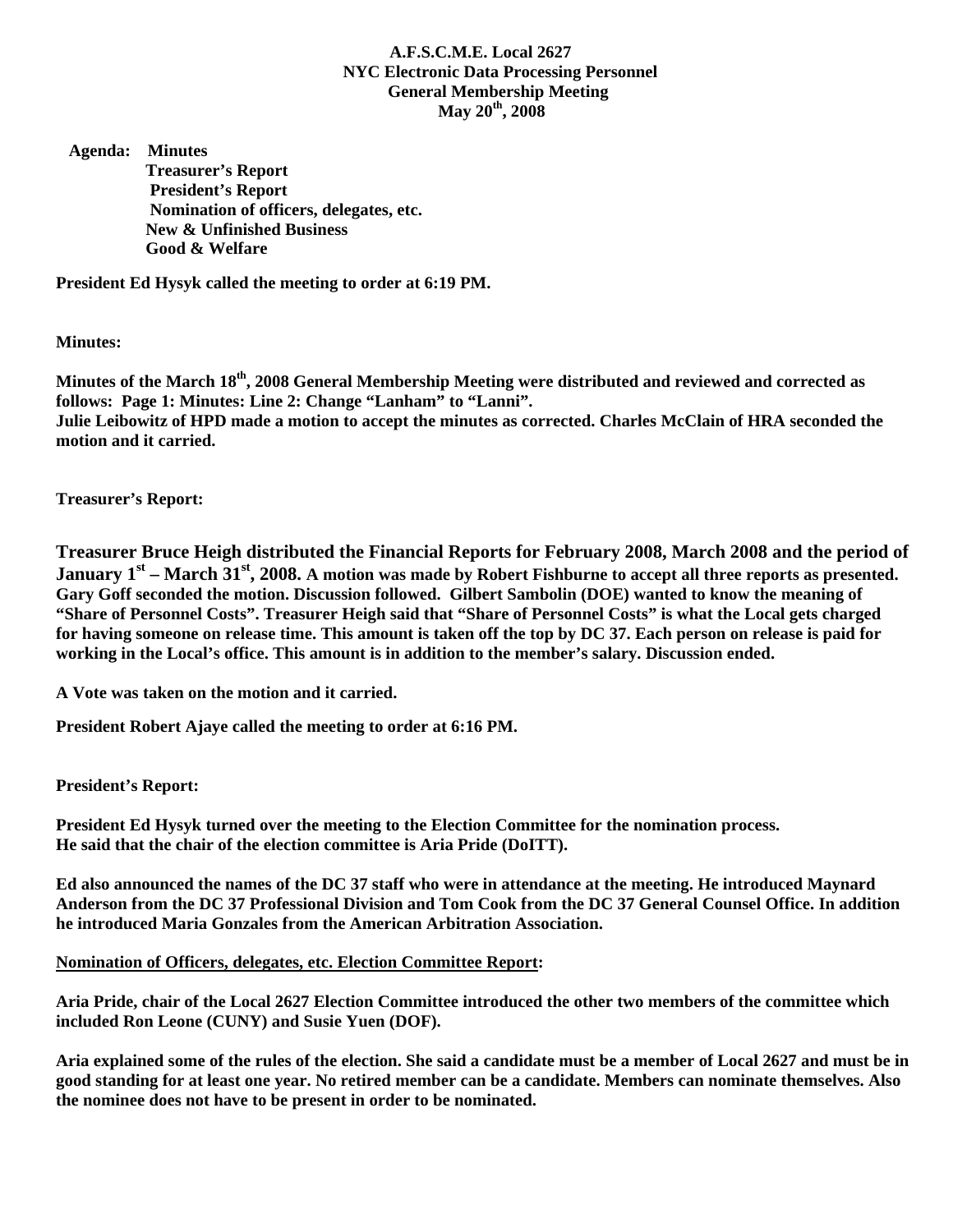**Gary Goff made a motion to allow the use of slates (on ballots) in the Local 2627 election. Julie Leibowitz seconded the motion. Discussion ensued. Robert Fishburne called the question to end discussion. Peter Jablin seconded the question. The question passed with a vote of 47 to 17. A vote was then taken on the original motion to allow the use of slates on the ballot. The motion failed with 26 in favor and 40 opposed.** 

**Aria Pride then started the call for nominations.** 

**Nominations for President Robert Ajaye Ed Hysyk - declined** 

**Aria Pride declared Robert Ajaye the winner of the office of Local 2627 President by acclamation.** 

**Nominations for 1st Vice President Gilbert Sambolin Gary Goff Steven Boyarsky** 

**Nominations for 2nd Vice President Artie "AJ" Kellam Cynthia Perkins Francis Eugene Olmstead** 

**Nominations for Treasurer Bruce Heigh Ethan Dumeyer Mohamed Zaman - declined** 

**Nominations for Secretary Judy Briggs Cody Childs - declined Peter Jablin** 

**Nominations for Executive Board Patricia Taylor Maria Sette Andrea Bobrow Portia Perkins Mohammed Zaman Cody Childs You Sun (Fred) Liu Suzette Smith Laura Pirtle Seth Solomon Charles McClain Robert Fishburne Stanley Cates - declined Frances Reyes Fanghua Xia**